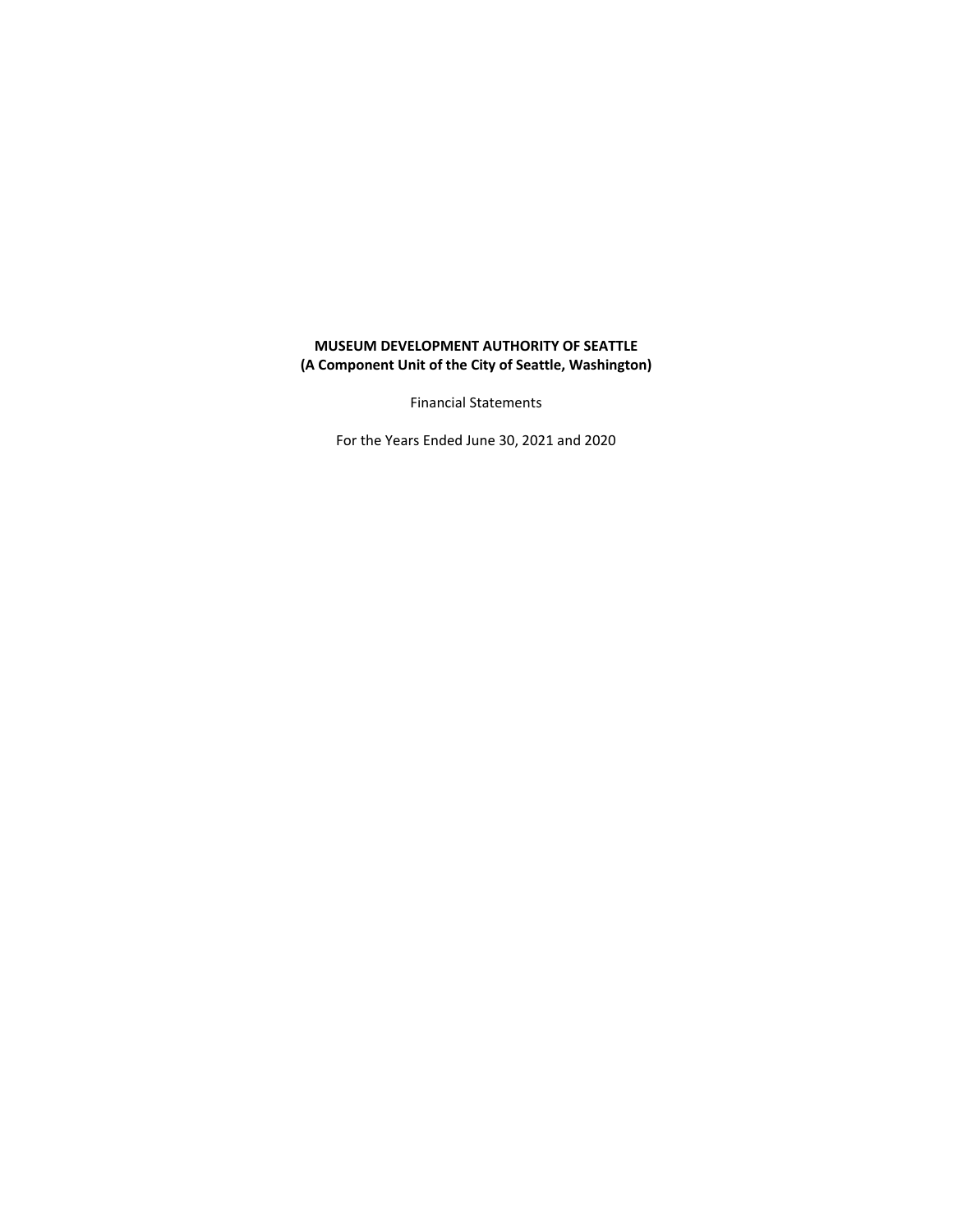## **Table of Contents**

|                                                                   | Page     |
|-------------------------------------------------------------------|----------|
| <b>Independent Auditor's Report</b>                               | $1 - 2$  |
| Management's Discussion and Analysis                              | $3 - 5$  |
| <b>Financial Statements:</b><br><b>Statements of Net Position</b> | 6        |
| Statements of Revenues, Expenses and Changes in Net Position      | 7        |
| <b>Statements of Cash Flows</b>                                   | 8        |
| Notes to Financial Statements                                     | $9 - 12$ |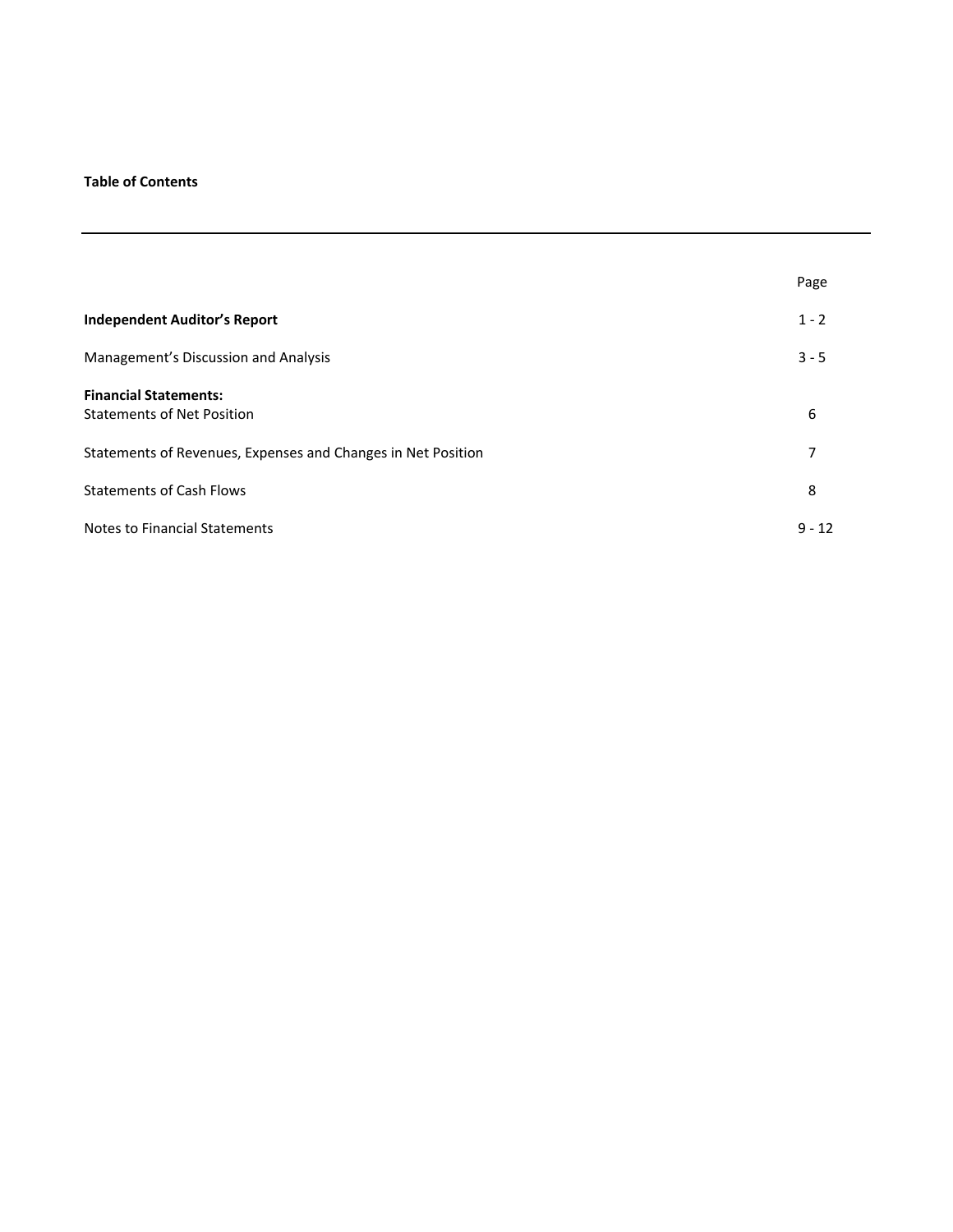# **Clark Nuber**<sub>PS</sub>

**Independent Auditor's Report**

## **To the Council Members Museum Development Authority of Seattle Seattle, Washington**

We have audited the accompanying financial statements of the Museum Development Authority of Seattle (the Authority), a component unit of the City of Seattle, which comprise the statements of net position as of June 30, 2021 and 2020, and the related statements of revenues, expenses, and changes in net position and cash flows for the years then ended, and the related notes to the financial statements.

#### **Management's Responsibility for the Financial Statements**

Management is responsible for the preparation and fair presentation of these financial statements in accordance with accounting principles generally accepted in the United States of America; this includes the design, implementation and maintenance of internal control relevant to the preparation and fair presentation of financial statements that are free from material misstatement, whether due to fraud or error.

## **Auditor's Responsibility**

Our responsibility is to express an opinion on these financial statements based on our audits. We conducted our audits in accordance with auditing standards generally accepted in the United States of America. Those standards require that we plan and perform the audit to obtain reasonable assurance about whether the financial statements are free from material misstatement.

An audit involves performing procedures to obtain audit evidence about the amounts and disclosures in the financial statements. The procedures selected depend on the auditor's judgment, including the assessment of the risks of material misstatement of the financial statements, whether due to fraud or error. In making those risk assessments, the auditor considers internal control relevant to the entity's preparation and fair presentation of the financial statements in order to design audit procedures that are appropriate in the circumstances, but not for the purpose of expressing an opinion on the effectiveness of the entity's internal control. Accordingly, we express no such opinion. An audit also includes evaluating the appropriateness of accounting policies used and the reasonableness of significant accounting estimates made by management, as well as evaluating the overall presentation of the financial statements.

We believe that the audit evidence we have obtained is sufficient and appropriate to provide a basis for our audit opinion.



T: 425-454-4919 T: 800-504-8747 F: 425-454-4620

10900 NE 4th St Suite 1400 Bellevue WA 98004

clarknuber.com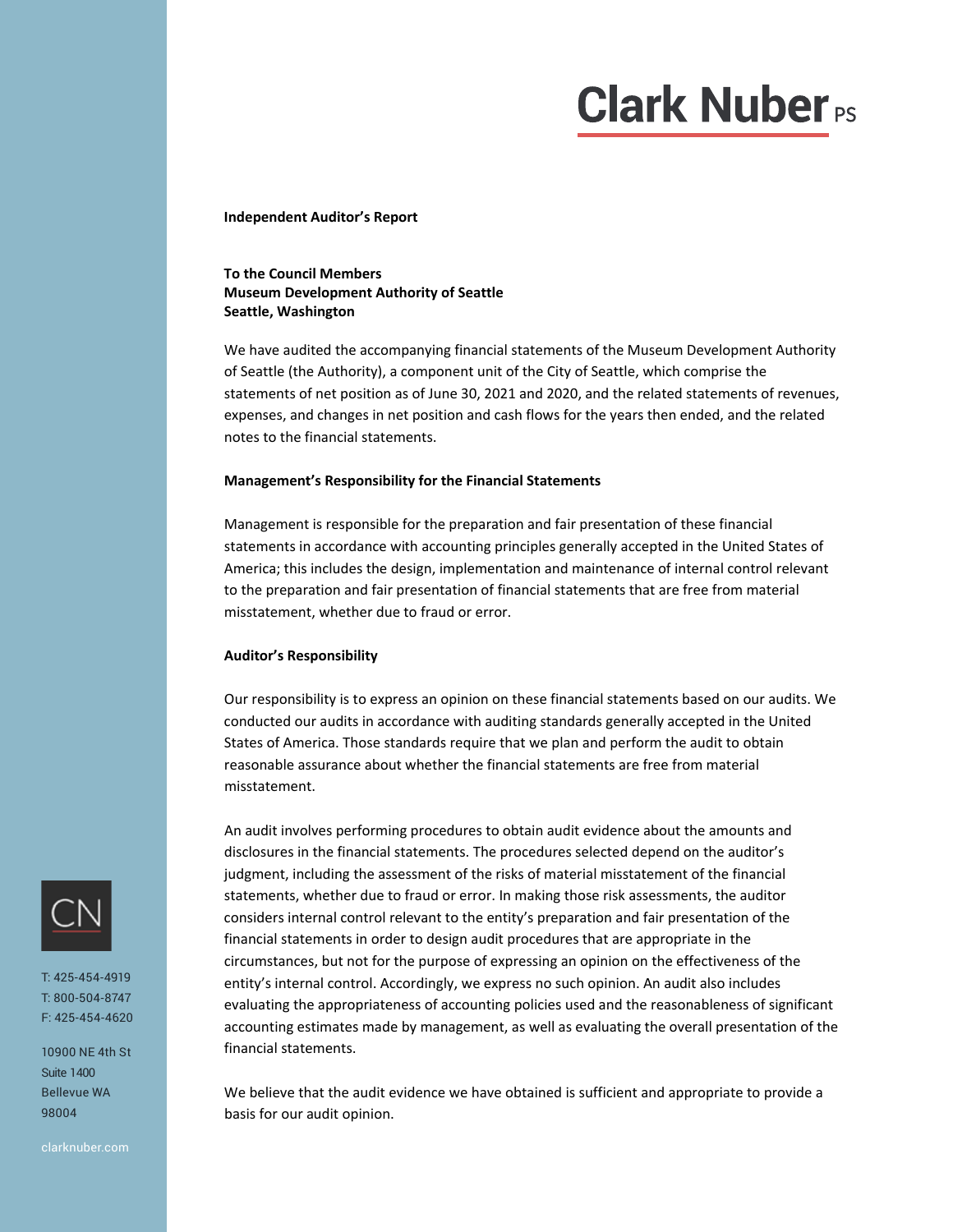# **Clark Nuber**<sub>PS</sub>

## **Opinion**

In our opinion, the financial statements referred to above present fairly, in all material respects, the net position of the Authority as of June 30, 2021 and 2020, and the changes in its revenues, expenses, and net position and its cash flows for the years then ended in conformity with accounting principles generally accepted in the United States of America.

## **Report on Management's Discussion and Analysis**

Accounting principles generally accepted in the United States of America require that the management's discussion and analysis on pages 3 through 5 be presented to supplement the basic financial statements. Such information, although not a required part of the basic financial statements, is required by the Governmental Accounting Standards Board, who considers it to be an essential part of financial reporting for placing the basic financial statements in an appropriate operational, economic, or historical context. We have applied certain limited procedures to the required supplementary information in accordance with auditing standards generally accepted in the United States of America, which consisted of inquiries of management about the methods of preparing the information and comparing the information for consistency with management's responses to our inquiries, the basic financial statements, and other knowledge we obtained during our audits of the basic financial statements. We do not express an opinion or provide any assurance on the information because the limited procedures do not provide us with sufficient evidence to express an opinion or provide any assurance.

Clark Nubups

Certified Public Accountants November 4, 2021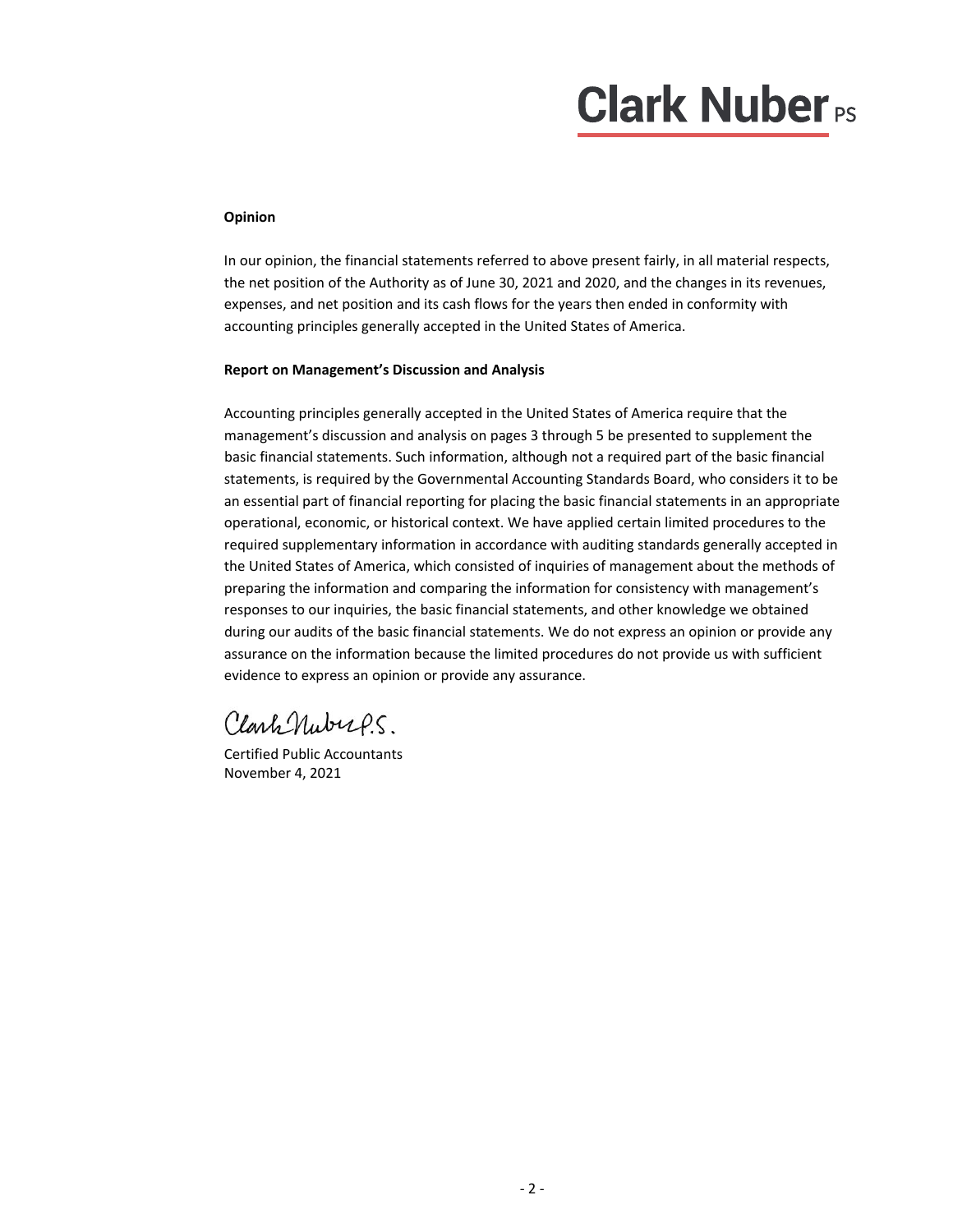**Management's Discussion and Analysis For the Years Ended June 30, 2021 and 2020**

Management's Discussion and Analysis (MD&A) presents a narrative overview and analysis of the financial activities of the Museum Development Authority of Seattle (the Authority) for the years ended June 30, 2021 and 2020. The MD&A is designed to assist readers of the financial statements in focusing on significant financial activities and issues and to identify any significant changes. As this information is presented in summary form, it should be read in conjunction with the financial statements as a whole.

## **The Authority**

The Authority is a public authority organized under Washington State law and an ordinance of the City of Seattle (the City). The Authority was issued a charter by the Mayor of Seattle on September 13, 1985. The Authority is governed by a nine member council with three appointed by the Mayor, three appointed by the Seattle Art Museum (the Museum), and three appointed by the Authority Council. The purpose of the Authority is to undertake and assist in the development and operations of a public art museum in downtown Seattle.

## **Overview of the Financial Statements**

As a government enterprise, the Authority follows all pronouncements of the Government Accounting Standards Board (GASB).

In order to ensure observance of limitations and restrictions placed on the use of resources available to the Authority by the City, the internal accounting records of the Authority are maintained in accordance with the principles of fund accounting. Under fund accounting, resources for various purposes are classified for accounting and reporting purposes into funds established according to their nature and purpose. Separate accounts are maintained for each fund; however, in the accompanying financial statements, these funds have been combined.

As a special-purpose government entity engaged only in business-type activities, the Authority's financial statements are presented as a proprietary fund. The financial statements therefore include Statements of Net Position; Statements of Revenues, Expenses, and Changes in Net Position; and Statements of Cash Flows. The financial statements measure, recognize, and report transactions and balances using proprietary fund accounting and financial reporting standards as provided in GASB pronouncements.

The Authority uses the flow of economic resources and measurement focus and accrual basis of accounting, in which revenues are recognized when earned and expenses are recorded when incurred. In addition, long‐lived assets in excess of \$2,500 in value, such as buildings and equipment, are capitalized and depreciated over their estimated economic lives. Long-lived assets associated with capital projects are capitalized as construction in progress until placed in service, at which time depreciation commences.

The financial statements provide both long-term and short-term information about the Authority's overall financial status as well as the Authority's net position. Net position is the difference between the Authority's assets and liabilities and over time serves as a useful indicator of the Authority's financial position. The financial statements also include notes that provide additional information that is essential to a full understanding of the information provided.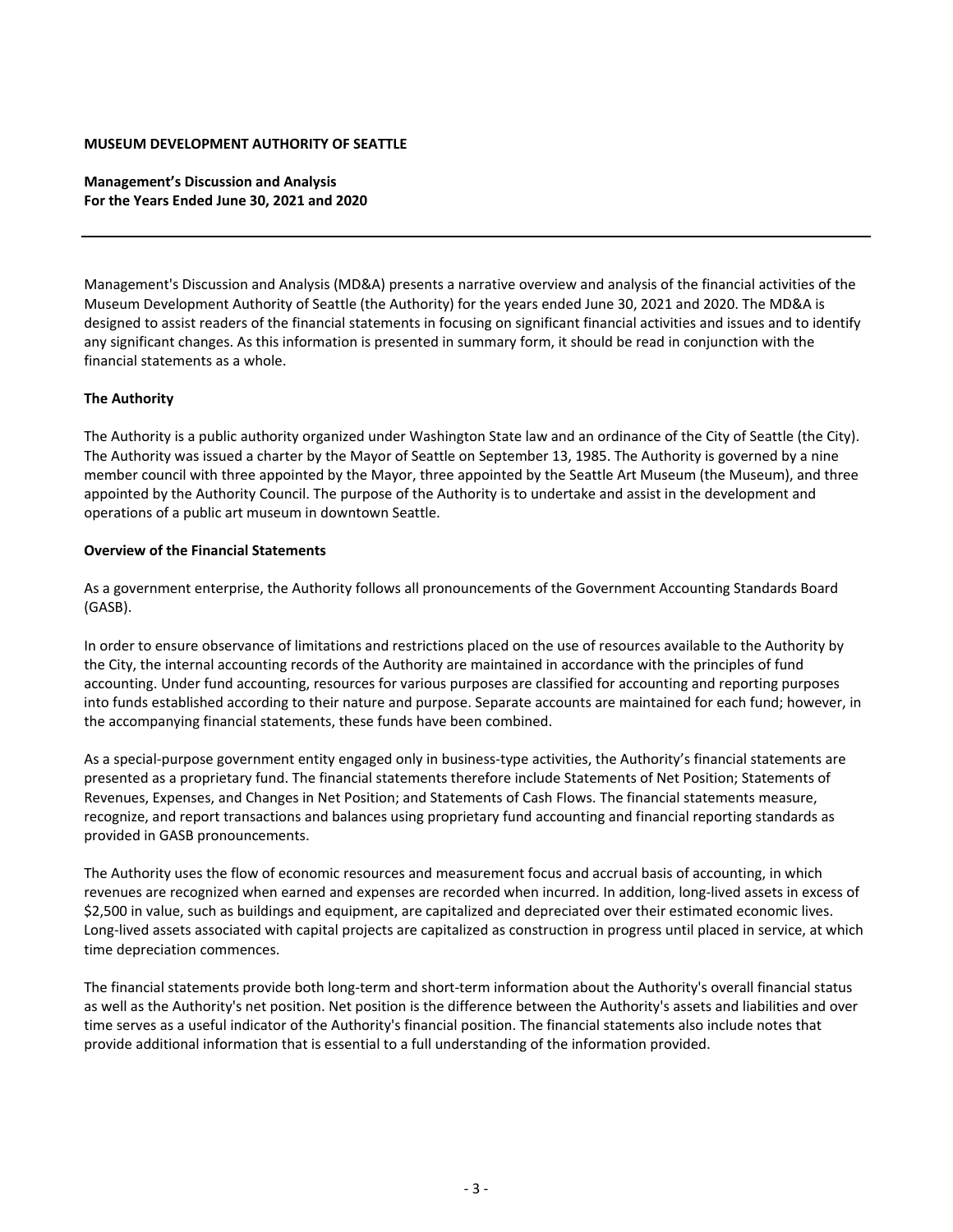**Management's Discussion and Analysis (Continued) For the Years Ended June 30, 2021 and 2020**

### **Capital Asset and Long‐Term Debt Activity**

In May 2003, the Council Members and the Museum Board of Trustees entered into a development agreement with a bank to jointly develop a mixed‐use facility of approximately 1,225,000 square feet, of which approximately 335,000 square feet is owned by the Authority and the Museum to provide expansion space for the Museum's downtown facility.

The Authority issued approximately \$60,720,000 in special obligation bonds backed by a guarantee from the City in November 2005. The proceeds of the bonds were applied by the Authority to remodel, expand, and equip the Authority's existing downtown museum, to fund a debt service reserve account, and to pay costs of issuance. The expanded property is leased by the Authority to the Museum and used for expanded exhibition space. Lease payments are to be set at an amount to fund all debt service requirements. The City guarantee provides additional security to the Authority and to the bondholders in the event that lease payment requirements are not met (Note 3).

In 2014, the Authority issued \$44.4 million in special obligation refunding bonds to advance refund \$49.6 million of outstanding 2005 Series bonds. The net proceeds were used to purchase US government securities, which were deposited in an irrevocable trust with an escrow agent to provide for all future debt service payments on the 2005 Series bonds. As a result, the 2005 Series bonds are considered to be defeased and the liability for those bonds has been removed from the Statement of Net Position.

## **Financial Analysis and Highlights**

The Authority's net position as of June 30, 2021, 2020, and 2019, is presented in the table below:

|                                                                                                        |                                              | 2021          | 2020                                   |    | 2019                                   |
|--------------------------------------------------------------------------------------------------------|----------------------------------------------|---------------|----------------------------------------|----|----------------------------------------|
| Capital assets<br>Other assets                                                                         | Ś.<br>63,944,355<br>5,527,907                | Ś.            | 66,751,186<br>5,088,657                | \$ | 69,558,017<br>5,452,655                |
| <b>Total Assets</b>                                                                                    | 69,472,262<br>s                              | S             | 71,839,843                             | \$ | 75,010,672                             |
| <b>Total Deferred Outflow of Resources</b>                                                             |                                              | 389,576<br>\$ | 462,436                                | \$ | 540,324                                |
| <b>Current liabilities</b><br>Noncurrent liabilities                                                   | Ś.<br>3,246,016<br>31,378,604                | Ś.            | 2,718,792<br>34,321,190                | \$ | 2,631,170<br>37,626,115                |
| <b>Total Liabilities</b>                                                                               | 34,624,620                                   | S             | 37,039,982                             | \$ | 40,257,285                             |
| Unrestricted deficit<br>Restricted for debt service<br>Invested in capital assets, net of related debt | Ś.<br>(1,430,345)<br>5,527,907<br>31,139,656 | Ś.            | (1,022,788)<br>5,088,657<br>31,196,428 | \$ | (1,496,432)<br>5,452,655<br>31,337,488 |
| <b>Total Net Position</b>                                                                              | 35,237,218                                   |               | 35,262,297                             | Ş  | 35,293,711                             |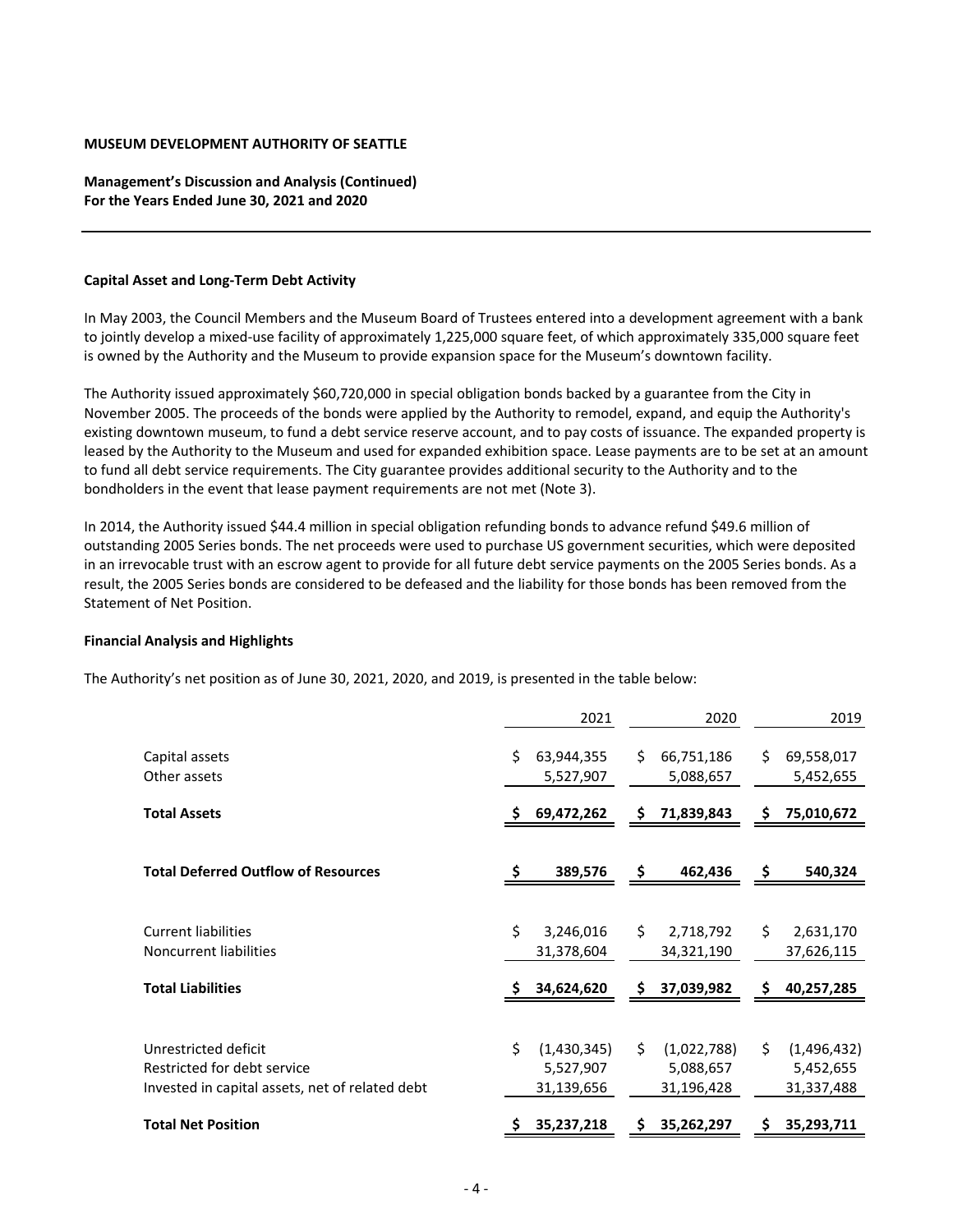## **Management's Discussion and Analysis (Continued) For the Years Ended June 30, 2021 and 2020**

Total assets decreased from 2020 to 2021 and 2019 to 2020 by \$2,367,581 and \$3,170,829, respectively, due primarily to depreciation of capital assets. Total deferred outflow of resources decreased from 2020 to 2021 and 2019 to 2020 by \$72,860 and \$77,888, respectively, due to amortization of the advance refunding of debt.

Total liabilities decreased from 2020 to 2021 and 2019 to 2020 by \$2,415,362 and \$3,217,303, respectively, primarily due to the principal payments of bonds payable and amortization of bond premium. Total net position decreased by \$25,079 and \$31,414 from 2020 to 2021 and 2019 to 2020, respectively. The amount restricted for debt service increased by \$439,250 from 2020 to 2021 and decreased by \$363,998 from 2019 to 2020, which can be attributed to timing of rental payments received that are deposited into restricted cash accounts. Investments in capital assets, net of related debt decreased from 2020 to 2021 and 2019 to 2020 by \$56,772 and \$141,060, respectively, primarily due to the depreciation of capital assets, principal payments of bonds payable, and amortization of bond issuance costs and bond premium.

The Authority's Change in Net Position for the years ended June 30, 2021, 2020, and 2019, is presented in the table below:

|                                          | 2021                           | 2020                           |    | 2019                     |
|------------------------------------------|--------------------------------|--------------------------------|----|--------------------------|
| Operating revenues<br>Operating expenses | \$<br>3,977,608<br>(2,838,334) | \$<br>3,975,321<br>(2,840,105) | \$ | 3,981,090<br>(2,843,873) |
| <b>Operating Income</b>                  | 1,139,274                      | 1,135,216                      |    | 1,137,217                |
| Nonoperating revenues (expenses)         | (1, 164, 353)                  | (1, 166, 630)                  |    | (1, 254, 786)            |
| <b>Change in Net Position</b>            | (25,079)                       | (31, 414)                      |    | (117, 569)               |
| Net position, beginning of year          | 35,262,297                     | 35,293,711                     |    | 35,411,280               |
| Net Position, End of Year                | 35,237,218                     | 35,262,297                     | S  | 35,293,711               |

Operating revenues increased by \$2,287 from 2020 to 2021 and decreased by \$5,769 from 2019 to 2020, and can be attributed to changes in rental income received from the Museum. Operating expenses decreased by \$1,771 from 2020 to 2021 and by \$3,768 from 2019 to 2020 and can be attributed to the use of professional services. Nonoperating revenues (expenses) decreased by \$2,277 and \$88,156 from 2020 to 2021 and 2019 to 2020, respectively, which can be attributed to the change in interest income/expense, and amortization of bond issuance costs and bond premium.

## **Requests for Information**

This report is designed to provide an overview of the Authority's finances for all those with interest in the Authority's finance. Questions concerning any of the information provided in this report or requests for additional information should be addressed to Museum Development Authority of Seattle, Chief Financial Officer, 1300 First Avenue, Seattle, WA 98101-3100.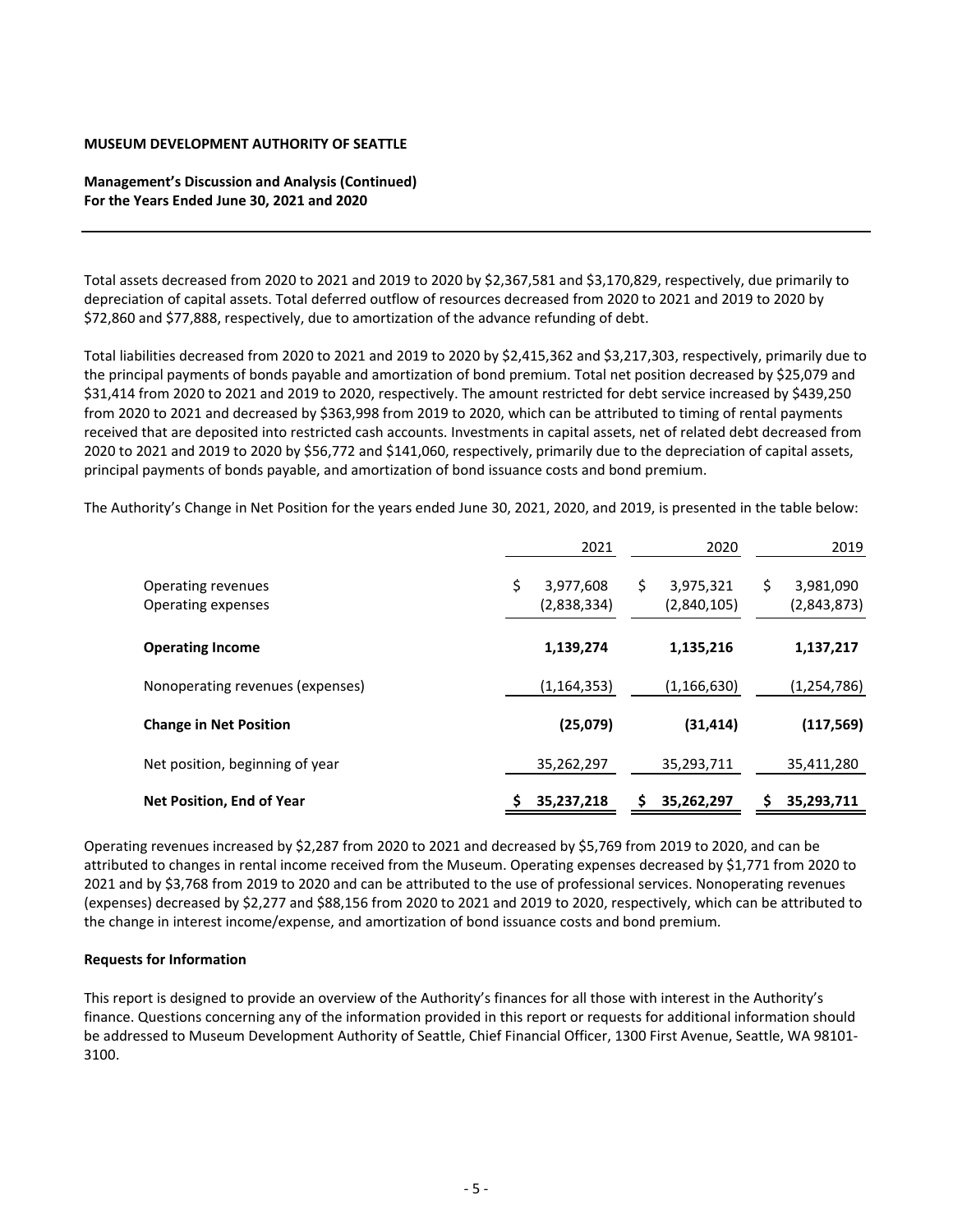# **Statements of Net Position June 30, 2021 and 2020**

|                                                       |     | 2021         |     | 2020        |
|-------------------------------------------------------|-----|--------------|-----|-------------|
| Assets:                                               |     |              |     |             |
| Restricted cash                                       | \$  | 5,527,907    | S.  | 5,088,657   |
| Land                                                  |     | 14,463,114   |     | 14,463,114  |
| Buildings, furniture, fixtures and equipment, net     |     | 49,481,241   |     | 52,288,072  |
| <b>Total Assets</b>                                   |     | \$69,472,262 | Ş.  | 71,839,843  |
| <b>Deferred Outflow of Resources:</b>                 |     |              |     |             |
| Advance refunding of debt                             | \$  | 389,576      | \$  | 462,436     |
| <b>Total Deferred Outflow of Resources</b>            | \$. | 389,576      | -\$ | 462,436     |
| Liabilities:                                          |     |              |     |             |
| Accrued interest payable                              | \$  | 380,312      | \$  | 409,125     |
| Current portion of unearned ground lease revenue      |     | 4,667        |     | 4,667       |
| Unearned building lease revenue                       |     | 441,037      |     |             |
| Current portion of bonds payable                      |     | 2,420,000    |     | 2,305,000   |
| <b>Total Current Liabilities</b>                      |     | 3,246,016    |     | 2,718,792   |
| Unearned ground lease revenue, net of current portion |     | 604,329      |     | 608,996     |
| Bonds payable, net of current portion                 |     | 28,005,000   |     | 30,425,000  |
| Unamortized bond premium                              |     | 2,769,275    |     | 3,287,194   |
| <b>Total Liabilities</b>                              | S   | 34,624,620   | S.  | 37,039,982  |
| <b>Net Position:</b>                                  |     |              |     |             |
| Unrestricted deficit                                  | \$  | (1,430,345)  | \$  | (1,022,788) |
| Restricted for debt service                           |     | 5,527,907    |     | 5,088,657   |
| Invested in capital assets, net of related debt       |     | 31,139,656   |     | 31,196,428  |
| <b>Total Net Position</b>                             |     | 35,237,218   | \$. | 35,262,297  |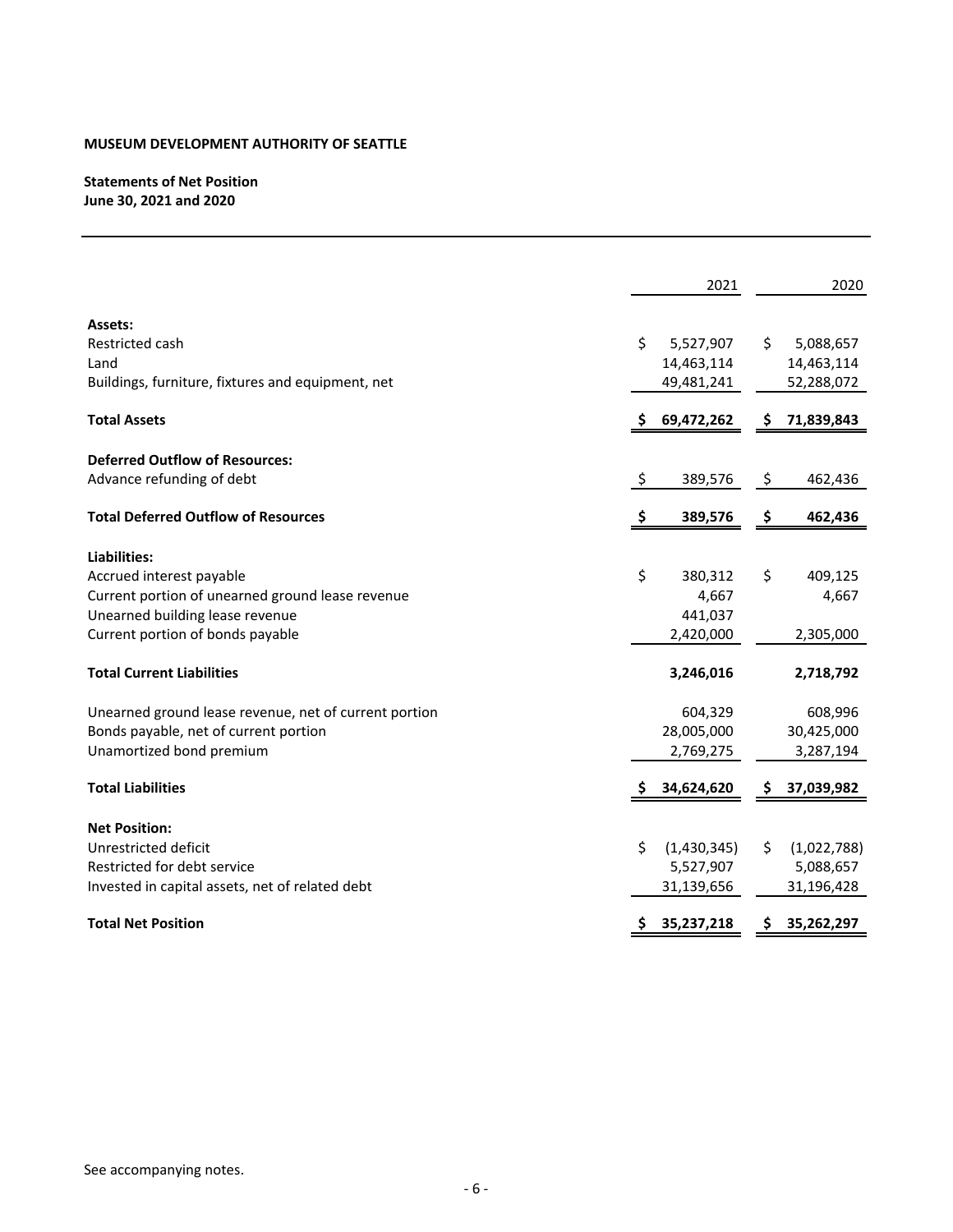# **Statements of Revenues, Expenses and Changes in Net Position For the Years Ended June 30, 2021 and 2020**

|                                               | 2021            |    | 2020          |
|-----------------------------------------------|-----------------|----|---------------|
| <b>Operating Revenues:</b>                    |                 |    |               |
| <b>Building lease</b>                         | \$<br>3,972,941 | Ŝ. | 3,967,954     |
| Ground lease                                  | 4,667           |    | 4,667         |
| Miscellaneous                                 |                 |    | 2,700         |
| <b>Total Operating Revenues</b>               | 3,977,608       |    | 3,975,321     |
| <b>Operating Expenses:</b>                    |                 |    |               |
| General and administrative                    | 31,503          |    | 33,274        |
| Depreciation                                  | 2,806,831       |    | 2,806,831     |
| <b>Total Operating Expenses</b>               | 2,838,334       |    | 2,840,105     |
| <b>Operating Income</b>                       | 1,139,274       |    | 1,135,216     |
| <b>Nonoperating Revenues (Expenses):</b>      |                 |    |               |
| Investment return                             | (1, 725)        |    | 76,225        |
| Interest expense                              | (1,680,547)     |    | (1,796,513)   |
| Amortization of bond premium                  | 517,919         |    | 553,658       |
| <b>Total Nonoperating Revenues (Expenses)</b> | (1, 164, 353)   |    | (1, 166, 630) |
| <b>Change in Net Position</b>                 | (25,079)        |    | (31, 414)     |
| Net position, beginning of year               | 35,262,297      |    | 35,293,711    |
| Net Position, End of Year                     | 35,237,218      | Ş  | 35,262,297    |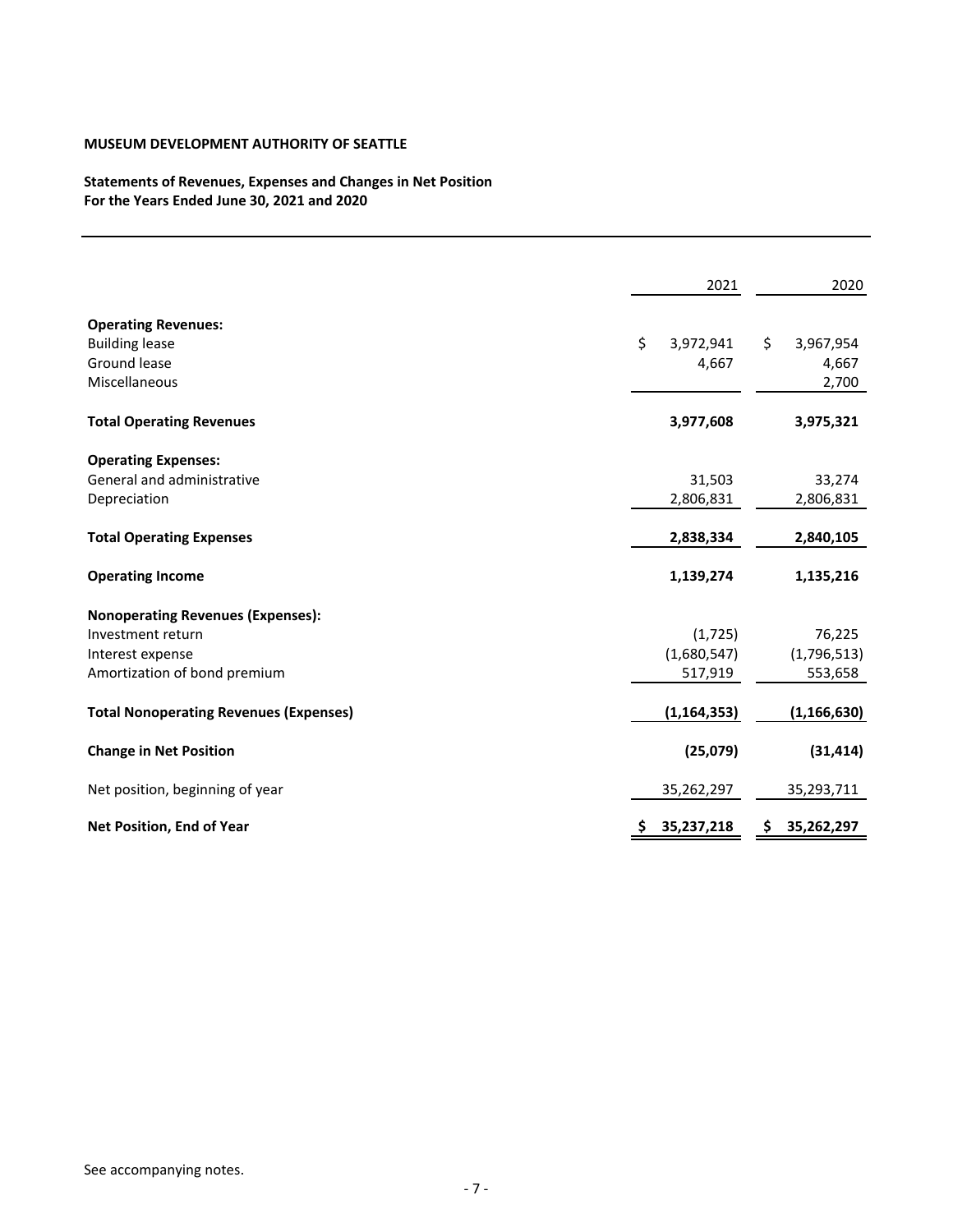# **Statements of Cash Flows For the Years Ended June 30, 2021 and 2020**

|                                                                  | 2021            | 2020            |
|------------------------------------------------------------------|-----------------|-----------------|
| <b>Cash Flows From Operating Activities:</b>                     |                 |                 |
| Cash received from leases                                        | \$<br>4,413,978 | \$<br>3,529,055 |
| Cash paid for goods and services                                 | (31, 503)       | (33, 274)       |
| <b>Net Cash Provided by Operating Activities</b>                 | 4,382,475       | 3,495,781       |
| <b>Cash Flows From Capital and Related Financing Activities:</b> |                 |                 |
| Payments for bond interest                                       | (1,636,500)     | (1,746,004)     |
| Repayments of bond principal                                     | (2,305,000)     | (2, 190, 000)   |
| Net Cash Used in Capital and Related Financing Activities        | (3,941,500)     | (3,936,004)     |
| <b>Cash Flows From Investing Activities:</b>                     |                 |                 |
| Interest and dividends                                           | (1, 725)        | 76,225          |
| Net change in restricted cash and short-term investments         | (439, 250)      | 363,998         |
| Net Cash (Used in) Provided by Investing Activities              | (440, 975)      | 440,223         |
| Net Change in Cash and Cash Equivalents                          |                 |                 |
| Cash and cash equivalents, beginning of year                     |                 |                 |
| Cash and Cash Equivalents, End of Year                           |                 |                 |
| Reconciliation of Operating Income to Net Cash                   |                 |                 |
| <b>Provided by Operating Activities:</b>                         |                 |                 |
| Operating income                                                 | \$<br>1,139,274 | \$<br>1,135,216 |
| Adjustments to reconcile to net cash from operating activities-  |                 |                 |
| Depreciation                                                     | 2,806,831       | 2,806,831       |
| Change in assets and liabilities:                                |                 |                 |
| Unearned building lease revenue                                  | 441,037         |                 |
| Unearned ground lease revenue                                    | (4,667)         | (446, 266)      |
| <b>Net Cash Provided by Operating Activities</b>                 | \$<br>4,382,475 | \$<br>3,495,781 |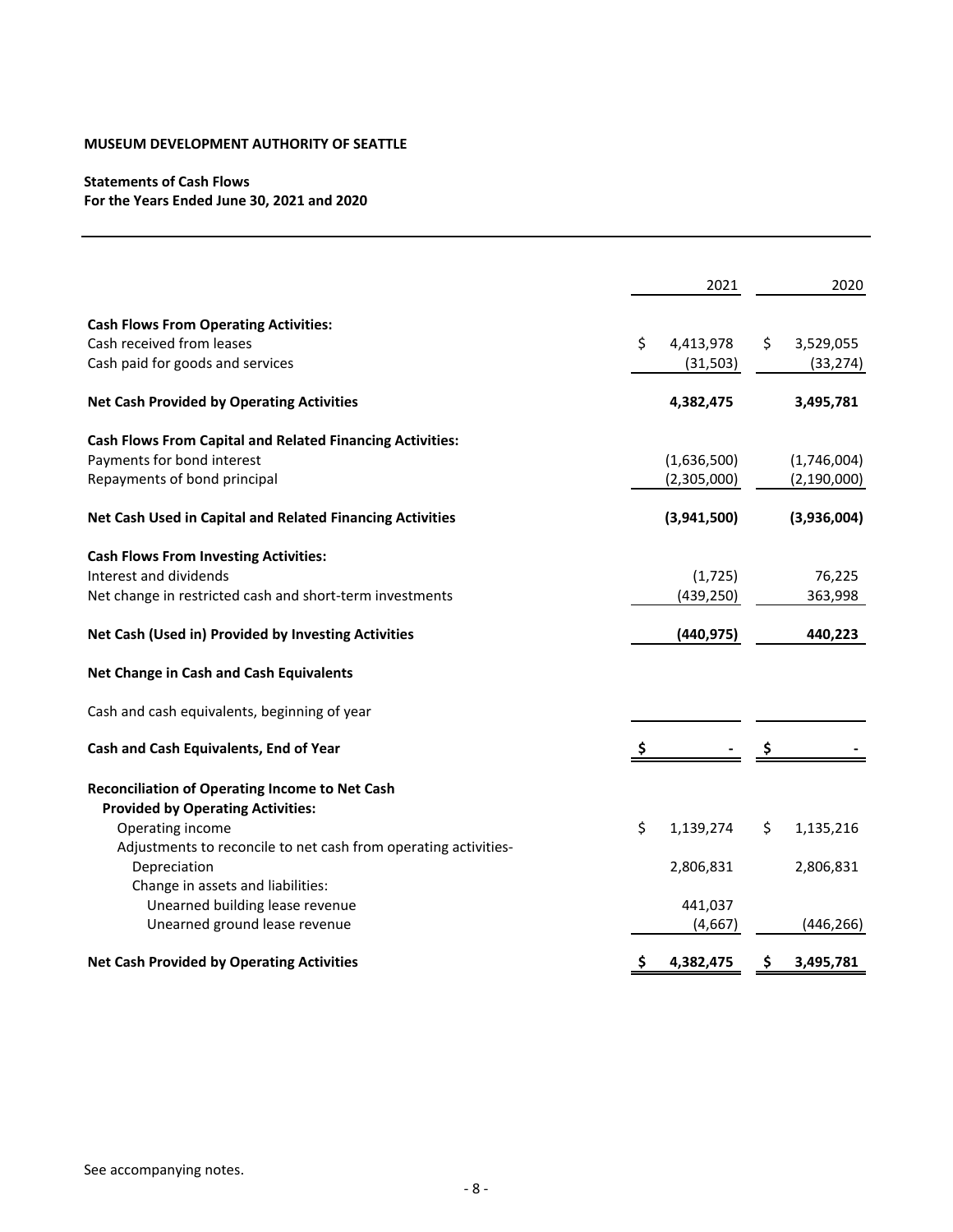**Notes to Financial Statements For the Years Ended June 30, 2021 and 2020**

#### **Note 1 ‐ Operations and Summary of Significant Accounting Policies**

**Operations and Reporting Entity ‐** The purpose of Museum Development Authority of Seattle (the Authority) is to undertake and assist in the development and operations of a public art museum in downtown Seattle, the Seattle Art Museum (the Museum). The Authority is a public authority organized under Washington State law and an ordinance of the City of Seattle (the City). The Authority was issued a charter by the Mayor of Seattle on September 13, 1985. The Authority is governed by a nine‐member council with three appointed by the Mayor, three appointed by the Museum, and three appointed by the Authority Council. The City provides a guarantee on debt issued by the Authority (Note 3) and thus, the Authority is a component unit of the City. The financial statements include only the activities of the Authority as no component units of the Authority have been identified. The activities of the Museum are not included in the Authority's financial statements.

**Basis of Presentation ‐** Financial statement presentation follows accounting principles defined for special‐purpose government entities. The Authority is a government enterprise and follows all pronouncements of the Governmental Accounting Standards Board (GASB). The financials have been prepared using the economic resources measurement focus and the accrual basis of accounting.

Under the flow of economic resources measurement focus and accrual basis of accounting, revenues are recognized when earned and expenses are recorded when incurred. In addition, long‐lived assets such as buildings and equipment are capitalized and depreciated over their estimated economic lives.

**Operating and Nonoperating Activity ‐** Operating activities represent revenues and expenses solely related to the property lease and operating agreement. Nonoperating activities are the revenues and expenses related to investments and debt.

**Cash and Cash Equivalents ‐** For purposes of reporting cash flows, cash includes cash on hand and on deposit with financial institutions and financial instruments with original maturities of ninety days or less. Cash equivalents include investments in money market funds and are stated at cost, which approximates market value. The Authority's operating deposits are required to be deposited in a qualified public depository as required by statute. As of June 30, 2021 and 2020, the Authority maintained an operating cash balance of \$0. The restricted cash balances held for the bonds payable at June 30, 2021 and 2020, of \$5,527,907 and \$5,088,657, respectively, are held in money market funds collateralized by securities held by the financial institution.

**Credit Risk ‐** Credit risk is the risk that an issuer of the counterparty to an investment will not fulfill its obligation. The Authority invests in U.S. Treasury Securities.

**Interest Rate Risk ‐** Interest rate risk is the risk that changes in interest rates will adversely affect the fair value of an investment. The Authority invests in U.S. Treasury securities, generally with one year original maturity dates, to help manage its exposure to fair value losses arising from increasing interest rates.

**Land, Buildings and Building Improvements ‐** Land, buildings and building improvements are stated at cost. Depreciation of the buildings and building improvements are provided using the straight‐line method over an estimated useful life of 40 years.

**Furniture, Fixtures and Equipment ‐** Furniture, fixtures and equipment are stated at cost. Depreciation is provided using the straight‐line method over an estimated useful life up to 15 years.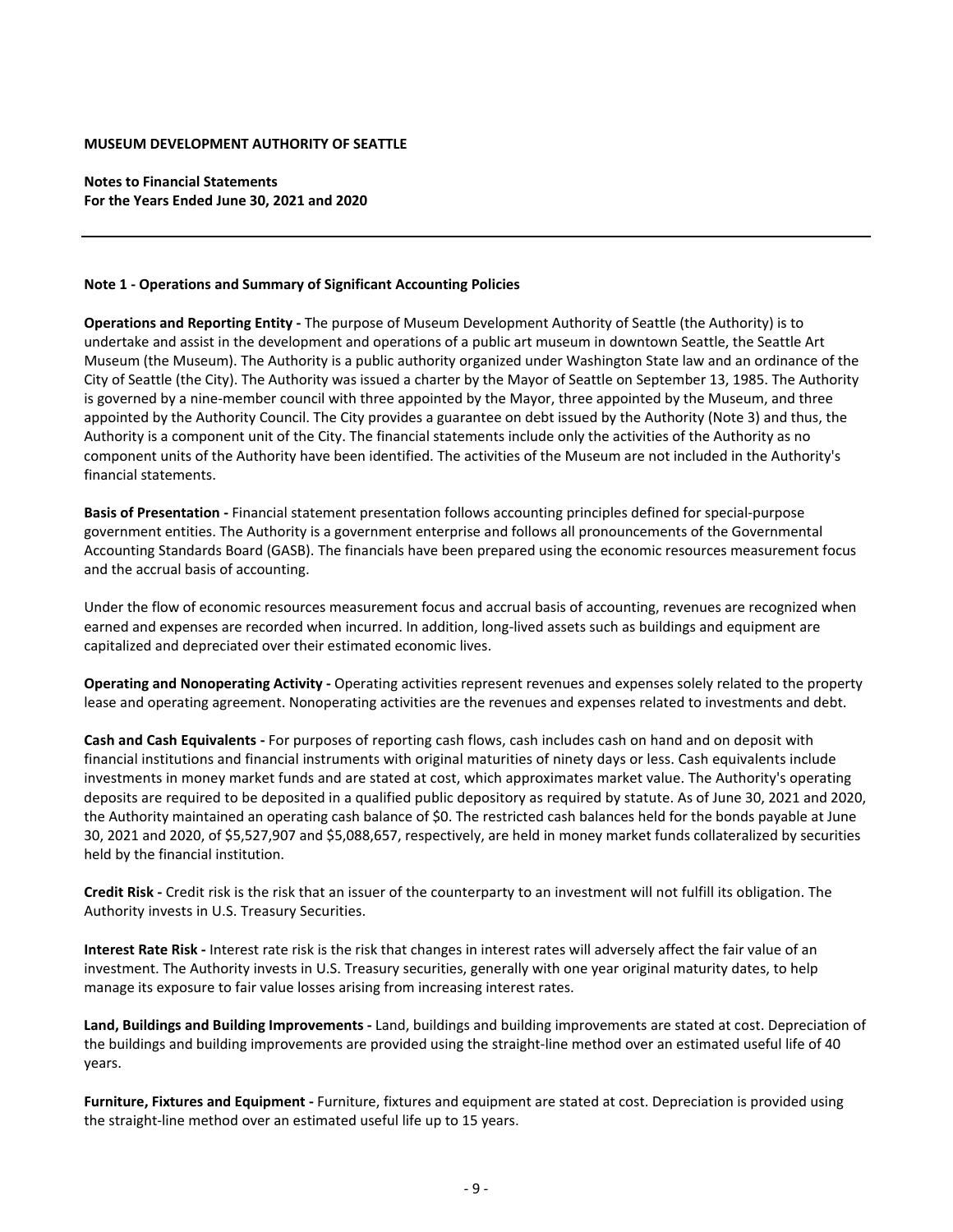**Notes to Financial Statements For the Years Ended June 30, 2021 and 2020**

## **Note 1 ‐ Continued**

**Bond Premium ‐** Bond premium represent deferred charges and an addition to the bond liability. Amortization of such amounts are provided using the bonds outstanding method.

**Unearned Lease Revenue ‐** Unearned lease revenue on the statements of net position represents payments received in advance from the Museum for the Olympic Sculpture Park ground lease and the Museum Expansion operating agreement.

**Deferred Outflow of Resources ‐** Deferred outflow of resources is the consumption of net position that is applicable to a future reporting period. A deferred outflow of resources involves no consumption of resources that results in either a net decrease in assets or a net increase in liabilities. Deferred outflows of resources presented in this manner on the accompanying financial statements are related to the advanced refunding of bonds.

**Net Position ‐** Net position is classified into the following three components: 1) Invested in capital assets, net of related debt - This component of net position consists of capital assets, net of accumulated depreciation and amortization and reduced by the outstanding balances of any bonds, or other borrowings that are attributable to the acquisition, construction, or improvement of those assets. If there are significant unspent related debt proceeds at year end, the portion of the debt attributable to the unspent proceeds is not included in the calculation of invested in capital assets, net of related debt. Rather, that portion of the debt is included in the same net position component as the unspent proceeds. 2) Restricted ‐ This component of net position consists of restrictions placed on net position use by external creditors (such as through debt covenants), grantors or contributors. 3) Unrestricted deficit ‐ This component consists of the net position that does not meet the definition of "restricted" or "invested in capital assets, net of related debt." The Authority applies unrestricted and restricted resources to purposes for which both unrestricted and restricted net position are available based on management's discretion.

**Income Taxes ‐** The Authority is a special‐purpose organization of the State of Washington and accordingly is generally exempt from federal income taxes under the provisions of Section 115 of the Internal Revenue Code.

**Use of Estimates ‐** The presentation of financial statements in conformity with accounting principles generally accepted in the United States of America requires management to make estimates and assumptions that affect the reported amounts in the financial statements and accompanying notes. Actual results could differ from those estimates.

**Subsequent Events ‐** The Authority evaluated its June 30, 2021 financial statements for subsequent events through November 4, 2021, the date the financial statements were available to be issued.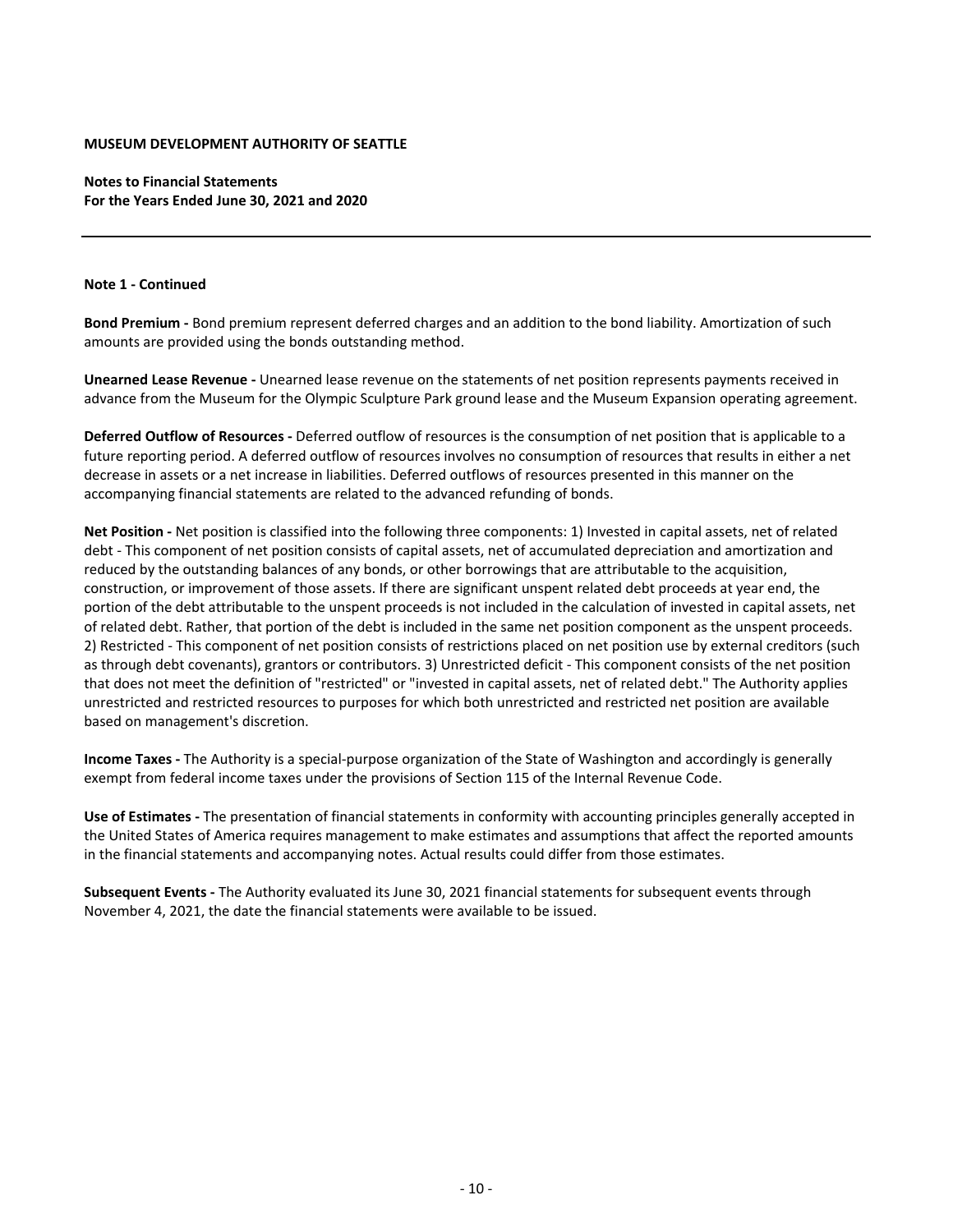## **Notes to Financial Statements For the Years Ended June 30, 2021 and 2020**

#### **Note 2 ‐ Capital Assets**

The following is a summary of changes in capital assets:

|                                                      | Balance at      | Additions/          | Balance at      | Additions/          | Balance at       |
|------------------------------------------------------|-----------------|---------------------|-----------------|---------------------|------------------|
|                                                      | June 30, 2019   | (Reclassifications) | June 30, 2020   | (Reclassifications) | June 30, 2021    |
| <b>Capital Assets Not Being Depreciated:</b><br>Land | 14,463,114<br>S | \$                  | Ś<br>14,463,114 | \$.                 | \$<br>14,463,114 |
|                                                      |                 |                     |                 |                     |                  |
| <b>Total Capital Assets Not</b>                      |                 |                     |                 |                     |                  |
| <b>Being Depreciated</b>                             | 14,463,114      |                     | 14,463,114      |                     | 14,463,114       |
| <b>Capital Assets Being Depreciated:</b>             |                 |                     |                 |                     |                  |
| <b>Building</b>                                      | 74,038,136      |                     | 74,038,136      |                     | 74,038,136       |
| <b>Building improvements</b>                         | 29,821,424      |                     | 29,821,424      |                     | 29,821,424       |
| Furniture, fixtures and equipment                    | 3,155,750       |                     | 3,155,750       |                     | 3,155,750        |
|                                                      | 107,015,310     |                     | 107,015,310     |                     | 107,015,310      |
| Less accumulated depreciation                        | (51, 920, 407)  | (2,806,831)         | (54,727,238)    | (2,806,831)         | (57,534,069)     |
| <b>Total Capital Assets Being Depreciated</b>        | 55,094,903      | (2,806,831)         | 52,288,072      | (2,806,831)         | 49,481,241       |
| <b>Net Capital Assets</b>                            | 69,558,017      | (2,806,831)<br>S    | 66,751,186      | (2,806,831)         | 63,944,355       |

## **Note 3 ‐ Bonds Payable**

In 2014, the Authority issued \$44.4 million in special obligation refunding bonds (the 2014 Bonds) to advance refund outstanding 2005 special obligation bonds (the 2005 Bonds). The net proceeds of the 2014 Bonds were used to purchase U.S. government securities that were deposited in an irrevocable trust with an escrow agent to provide for all future debt service payments on the 2005 Bonds. As a result, the 2005 Series bonds are considered to be defeased and the liability for those bonds has been removed from the financial statements of the Authority. The advance refunding resulted in a difference between the reacquisition price and the net carrying amount of the 2014 Bonds of \$1 million. The difference, reported in the accompanying financial statements as a deferred outflow of resources, is being charged to operations through the year 2031 using the effective‐interest method.

The 2014 Bonds carry interest at 5% with interest paid twice a year. The 2014 Bonds mature at various dates through 2031. As part of the bond agreement, the Authority has agreed to certain covenants requiring minimum debt service coverage ratios for the Authority and a minimum net asset balance for the Museum. At June 30, 2021 and 2020, the Authority was in compliance with the debt service coverage requirement. Security for the 2014 Bonds includes a pledge of the Authority's right to receive rental payments from leasing the Authority's property, a guarantee agreement by the City, and a pledge of certain funds.

The following is a summary of changes in bonds payable:

|            | Balance at    |                | Balance at    |                | Balance at    |
|------------|---------------|----------------|---------------|----------------|---------------|
|            | June 30, 2019 | Redemptions    | June 30, 2020 | Redemptions    | June 30, 2021 |
|            |               |                |               |                |               |
| 2014 Bonds | \$34,920,000  | \$ (2,190,000) | \$32,730,000  | \$ (2,305,000) | \$30,425,000  |